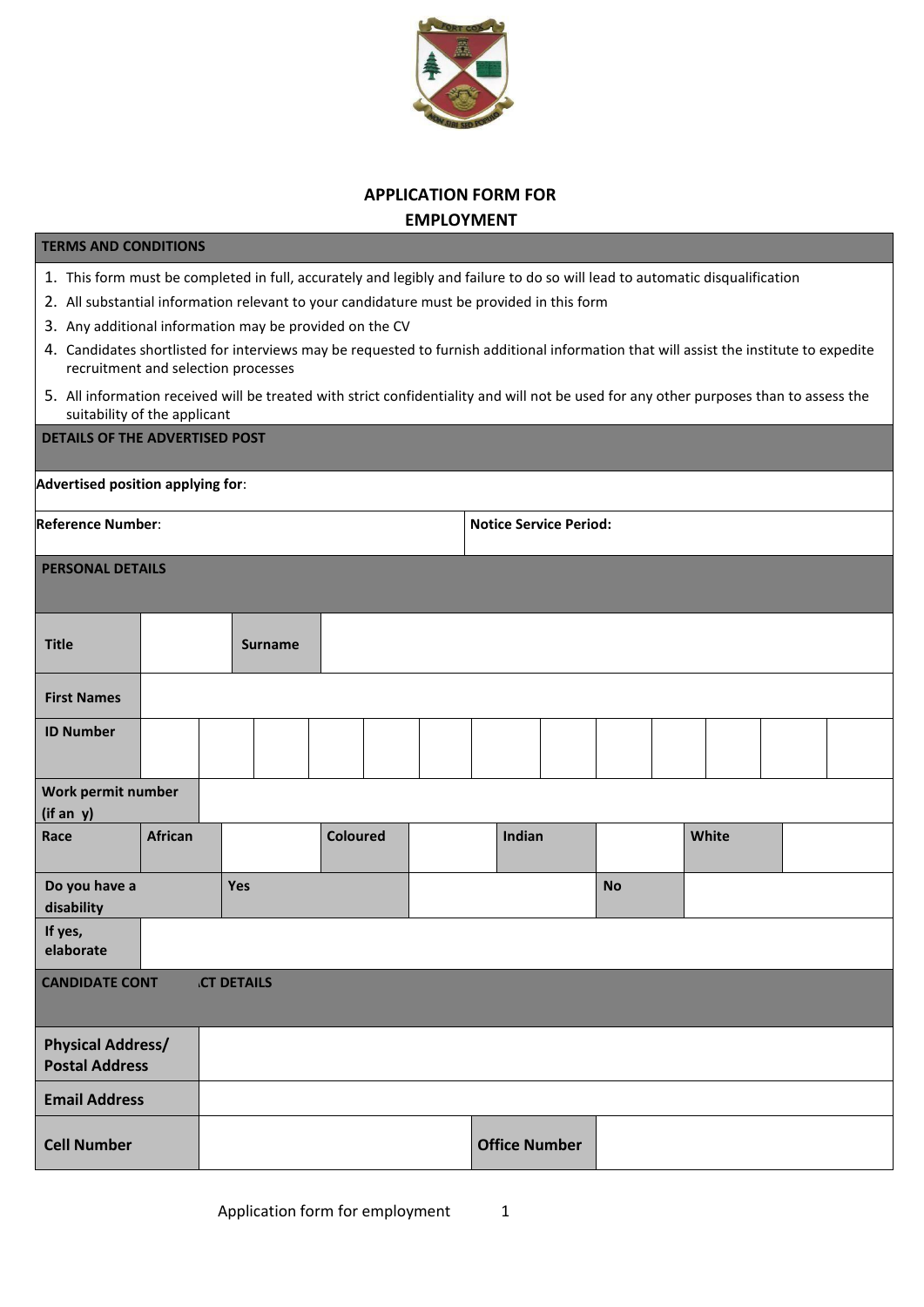

| <b>TERTIARY QUALIFICATION DETAILS</b>            |           |                      |    |                       |     |                           |  |
|--------------------------------------------------|-----------|----------------------|----|-----------------------|-----|---------------------------|--|
| Qualification                                    |           | Institution          |    | Completed<br>(Yes/No) |     | Date / Year<br>Completed  |  |
|                                                  |           |                      |    |                       | Yes | <b>No</b>                 |  |
|                                                  |           |                      |    |                       | Yes | <b>No</b>                 |  |
|                                                  |           |                      |    |                       | Yes | <b>No</b>                 |  |
|                                                  |           |                      |    |                       | Yes | <b>No</b>                 |  |
| PROFESSIONAL REGISTRATION                        |           |                      |    |                       |     |                           |  |
| Professional<br><b>Body</b>                      |           | Membership<br>number |    |                       |     | <b>Expiry date</b>        |  |
| <b>EMPLOYMENT DETAILS (CURRENT and PREVIOUS)</b> |           |                      |    |                       |     |                           |  |
| <b>Employer</b>                                  | Post held | From                 | To |                       |     | <b>Reason for leaving</b> |  |
|                                                  |           |                      |    |                       |     |                           |  |
|                                                  |           |                      |    |                       |     |                           |  |
|                                                  |           |                      |    |                       |     |                           |  |
|                                                  |           |                      |    |                       |     |                           |  |
|                                                  |           |                      |    |                       |     |                           |  |

| <b>DISCIPLINARY RECORD</b>                                                                                |            |           |  |
|-----------------------------------------------------------------------------------------------------------|------------|-----------|--|
| Have you been dismissed for any misconduct?                                                               | <b>Yes</b> | <b>No</b> |  |
| Did you resign from any of our previous jobs pending the<br>finalisation of the disciplinary proceedings? |            |           |  |
| If yes, please provide detail s (can use a separate sheet)                                                |            |           |  |
| <b>CRIMINAL RECORD</b>                                                                                    |            |           |  |
|                                                                                                           |            |           |  |
| Were you convicted of a criminal offence? If yes, provide                                                 | Yes        | <b>No</b> |  |
| details on a separate sheet                                                                               |            |           |  |
| If yes, type of criminal offence                                                                          |            |           |  |
| <b>Outcome / Judgement</b>                                                                                |            |           |  |